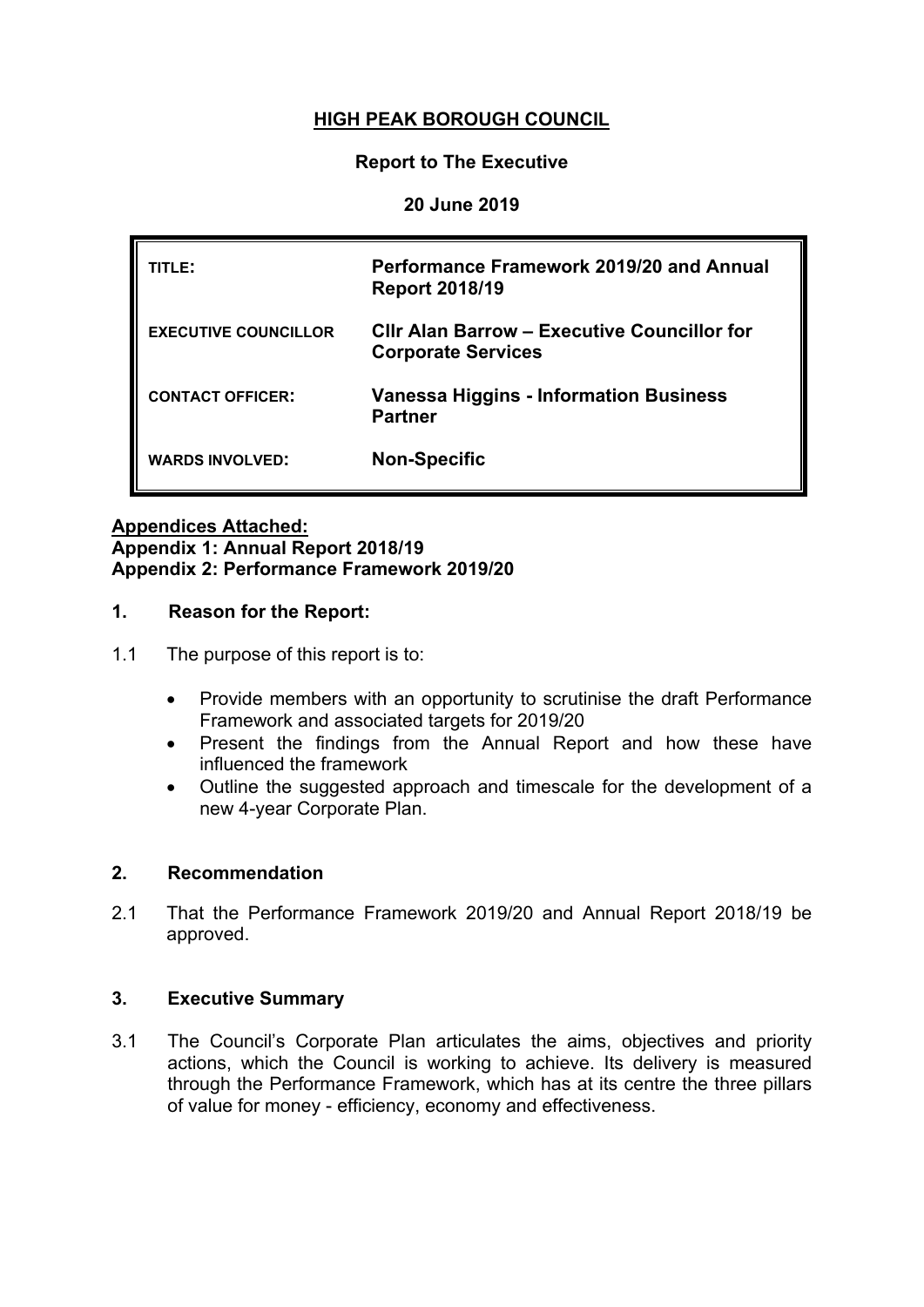3.2 This report seeks to take stock at the end of the 2015-2019 Corporate Plan and provides an interim framework whilst a new Corporate Plan for 2019-2023 is being developed.

## **4. How this report links to Corporate Priorities**

4.1 The purpose of the report is to enable the monitoring of progress against the Council's corporate priorities. As such this report has linkages to each of the Council's Corporate Plan aims.

### **5. Options**

5.1 Members are asked to consider the proposed targets and to make amendments if they consider that they are necessary.

### **6. Implications**

- 6.1 Community Safety (Crime and Disorder Act 1998) None
- 6.2 Workforce None
- 6.3 Equality and Diversity/Equality Impact Assessment This report has been prepared in accordance with the Council's Diversity and Equality Policies
- 6.4 Financial Considerations Effective performance management contributes to the Council's financial objectives
- 6.5 Legal None
- 6.6 Sustainability None
- 6.7 Internal and External Consultation Corporate and Operational managers have proposed the targets within this report
- 6.8 Risk Assessment A robust performance framework is a critical tool in controlling and mitigating risks.

## **ANDREW P STOKES Executive Director (Transformation) and Chief Finance Officer**

| <b>Background Papers</b>                               | Location             | <b>Contact details</b> |
|--------------------------------------------------------|----------------------|------------------------|
| Performance Framework 2019/20<br>Annual Report 2018/19 | Available on request | V Higgins, Ext 4057    |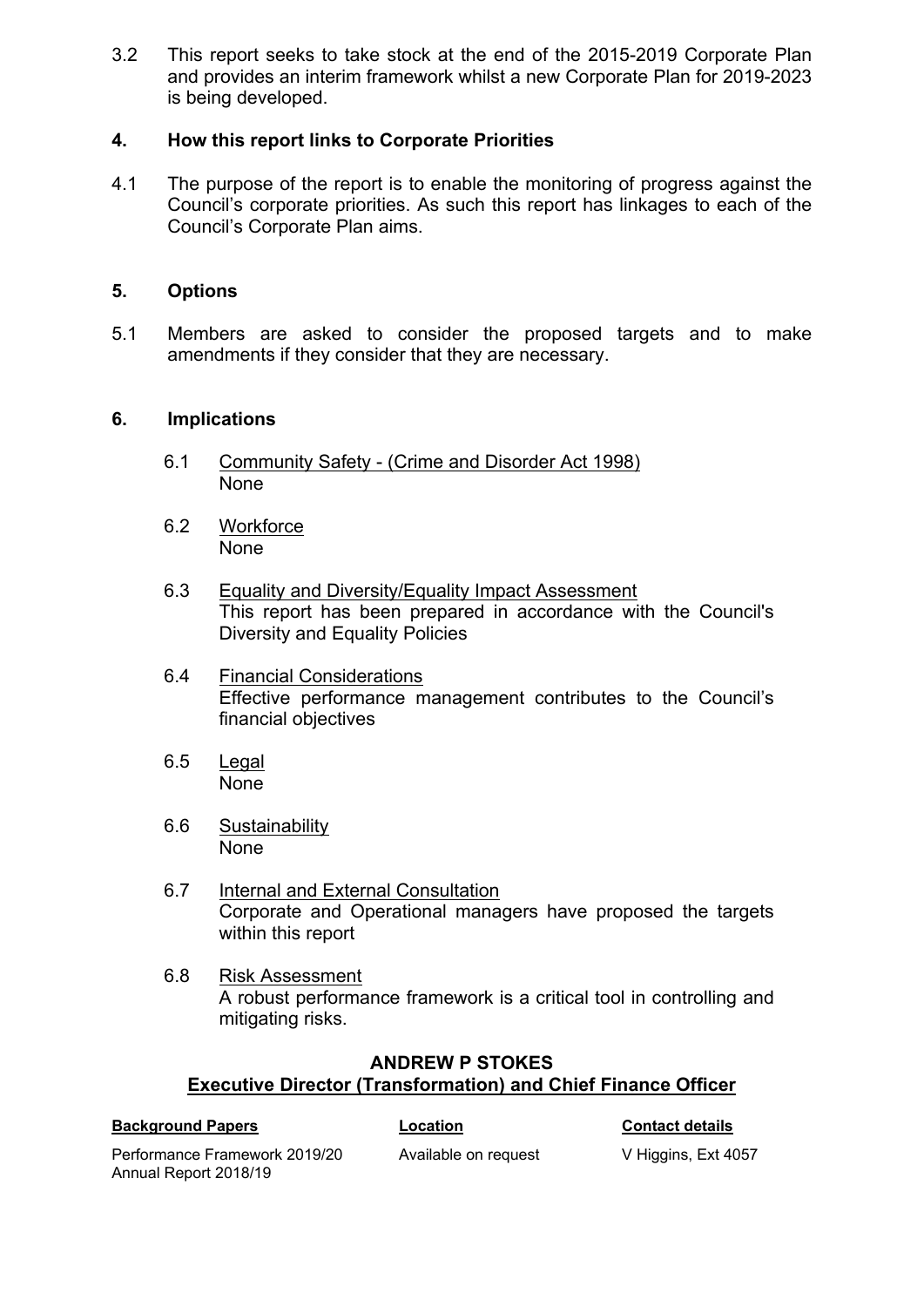## **7. Background and Introduction**

- 7.1 The Council's 4-year Corporate Plan (2015-2019) articulated the aims, objectives and priority actions, which the Council was working to achieve over that period. The plan required a new performance framework that could measure its delivery and also aid effective scrutiny through more focused and balanced reporting; celebrating success and promoting improvement.
- 7.2 The 2016/17 Performance Framework was built around the Council's key objectives whilst also ensuring that the three pillars of value for money (efficiency, economy and effectiveness) remained central.
- 7.3 The framework is made up monthly, quarterly and annual measures and the Council reports by exception on all monthly and quarterly measures but has moved away from a 'dashboard' approach to one which reflects the whole Framework. The annual contextual measures are reported in the new Annual Report, which also provides an overview of the Council's progress in delivering its Corporate Plan and the results of value for money benchmarking.

### **8. Performance Framework 2019/20**

- 8.1 Targets covering a 3-year period are owned and managed by service leads across the authority, and are communicated to teams through service plans and individual performance objectives via the staff appraisal process (PEP). Managers have been asked to review and refresh these targets for the period 2019/20 to 2021/22 based upon current performance levels and national benchmarks, where available.
- 8.2 In some cases managers have proposed the removal, addition or amendment of performance measures. Such instances have been highlighted within the appendices to this report and have been considered by senior management.

### **9. Annual Report 2018/19**

- 9.1 The purpose of the annual report is to look back and take stock of the progress and achievements made against the Council's stated objectives and to use this intelligence to understand what still needs to be done and what new challenges lie ahead.
- 9.2 The annual report does this by:
	- Looking at performance against targets:
	- Analysing performance (and cost) against national and regional comparisons;
	- Presenting information on the local context in which the Council operates: such as health factors, deprivation levels, economic indicators and access to housing;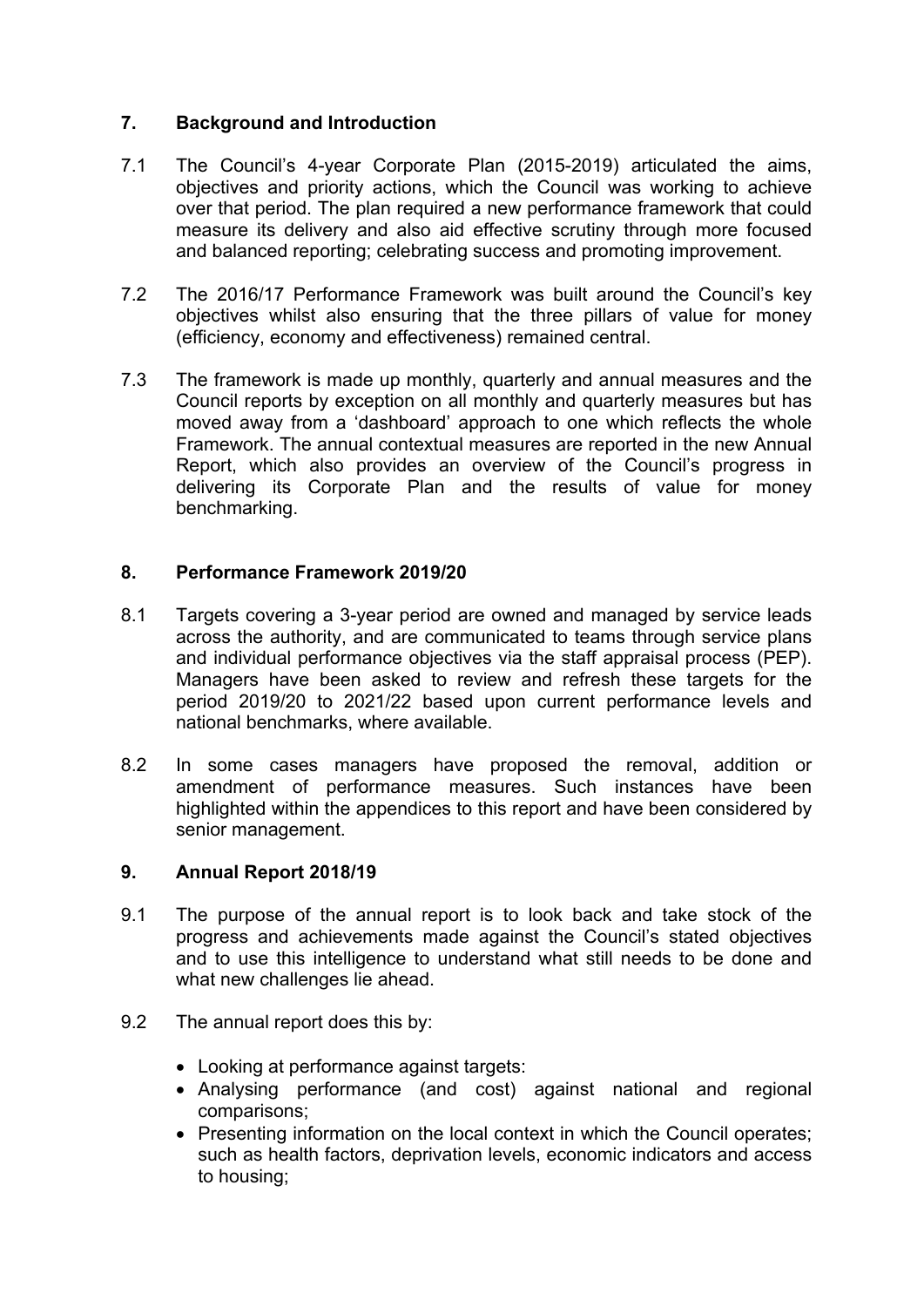- Outlining the financial challenges facing the authority over the course of its Medium Term Financial Plan.
- 9.3 The headline findings from this year's annual report have been used to influence the targets set for 2019/20, with the expectation that a new Corporate Plan will be adopted later this year.

| Benchmarking Issues                                                                                                                                                                                                                                                                                                                                                                                                                                                    | Being addressed through                                                                                                                                                                               |
|------------------------------------------------------------------------------------------------------------------------------------------------------------------------------------------------------------------------------------------------------------------------------------------------------------------------------------------------------------------------------------------------------------------------------------------------------------------------|-------------------------------------------------------------------------------------------------------------------------------------------------------------------------------------------------------|
| Our regional ranking for the processing of<br>new Housing Benefit claims and changes<br>of circumstance have dropped 3 and 8<br>places respectively but HB costs have<br>dropped significantly from £705k to £483k<br>during this period.                                                                                                                                                                                                                              | Next stage of the channel shift project                                                                                                                                                               |
| Spend on CCTV is high (but has reduced)<br>and crime levels remain low                                                                                                                                                                                                                                                                                                                                                                                                 | <b>CCTV</b> project                                                                                                                                                                                   |
| There is a high level of relative spend, both<br>regionally and nationally, on sports and<br>recreation (ranked 2 <sup>nd</sup> highest out of 200<br>councils). Despite this, participation levels<br>remain average and there has been an<br>increase in the % of the local population<br>who are 'inactive' from 19% to almost 23%.                                                                                                                                 | New leisure contract in place.<br>Sport and Physical Activity Strategy<br>implementation (including a review of<br>leisure centre provision in preparation for<br>the expiry of the current contract) |
| The business formation rate has fallen<br>from being ranked the 27 <sup>th</sup> lowest in the<br>region (out of 35) to the 32 <sup>nd</sup> lowest at just<br>over 9%. However, town centre occupancy<br>is ahead of the national trend. Long term<br>unemployment is in the middle quintile of<br>councils nationally at 1.51%.                                                                                                                                      | Accelerated<br>business<br>growth<br>and<br>employment programme                                                                                                                                      |
| High Peak's spend on development control<br>has decreased significantly and is now<br>amongst the lowest 20% nationally. 100%<br>of 'major' applications were processed,<br>placing us top in the region whilst 'minor'<br>and 'other' processing times dipped but<br>remain above average.                                                                                                                                                                            | A review of the team structure is to be<br>completed by July in order to ensure the<br>correct level of resources is applied to<br>provide higher standards of customer<br>service / satisfaction.    |
| High Peak's recycling rate has decreased<br>but its regional ranking has improved by 6<br>places, taking it to the 6 <sup>th</sup> highest in the<br>region and the residual kg of household<br>waste is the 6 <sup>th</sup> lowest level across the<br>East Midlands (no change). However, the<br>cost of waste collection is the 4 <sup>th</sup> highest of<br>36 councils across the region and is<br>20%<br>of<br>amongst<br>the<br>top<br>councils<br>nationally. | service<br>delivery model<br>through<br><b>New</b><br><b>Alliance Environmental Services Ltd</b>                                                                                                      |
| The Council's spend on public<br>conveniences is 6 <sup>th</sup> highest in the region.                                                                                                                                                                                                                                                                                                                                                                                | Implementation<br>οf<br>the<br>Asset<br>Management Plan, including a review of<br>public estate                                                                                                       |